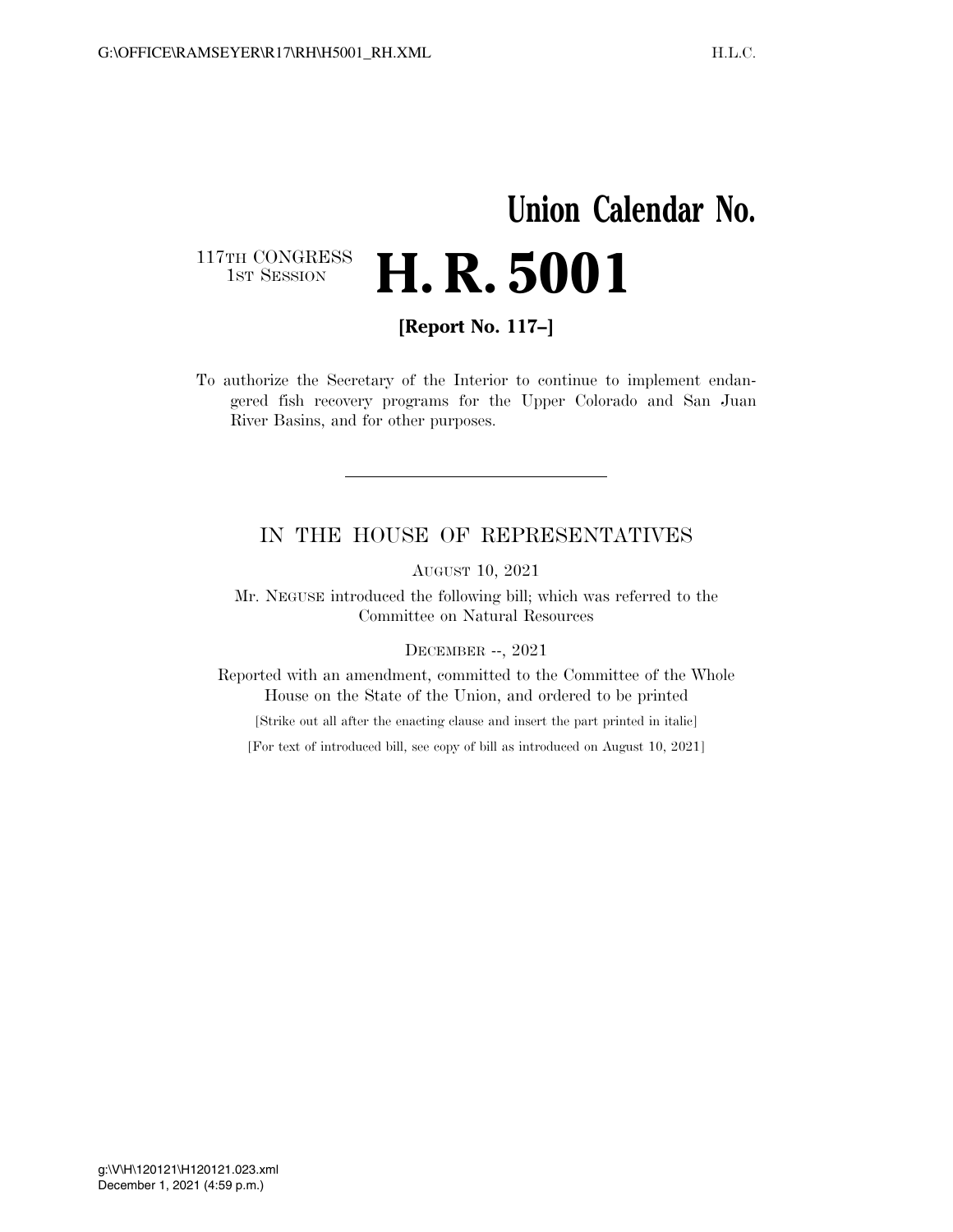## **A BILL**

To authorize the Secretary of the Interior to continue to implement endangered fish recovery programs for the Upper Colorado and San Juan River Basins, and for other purposes.